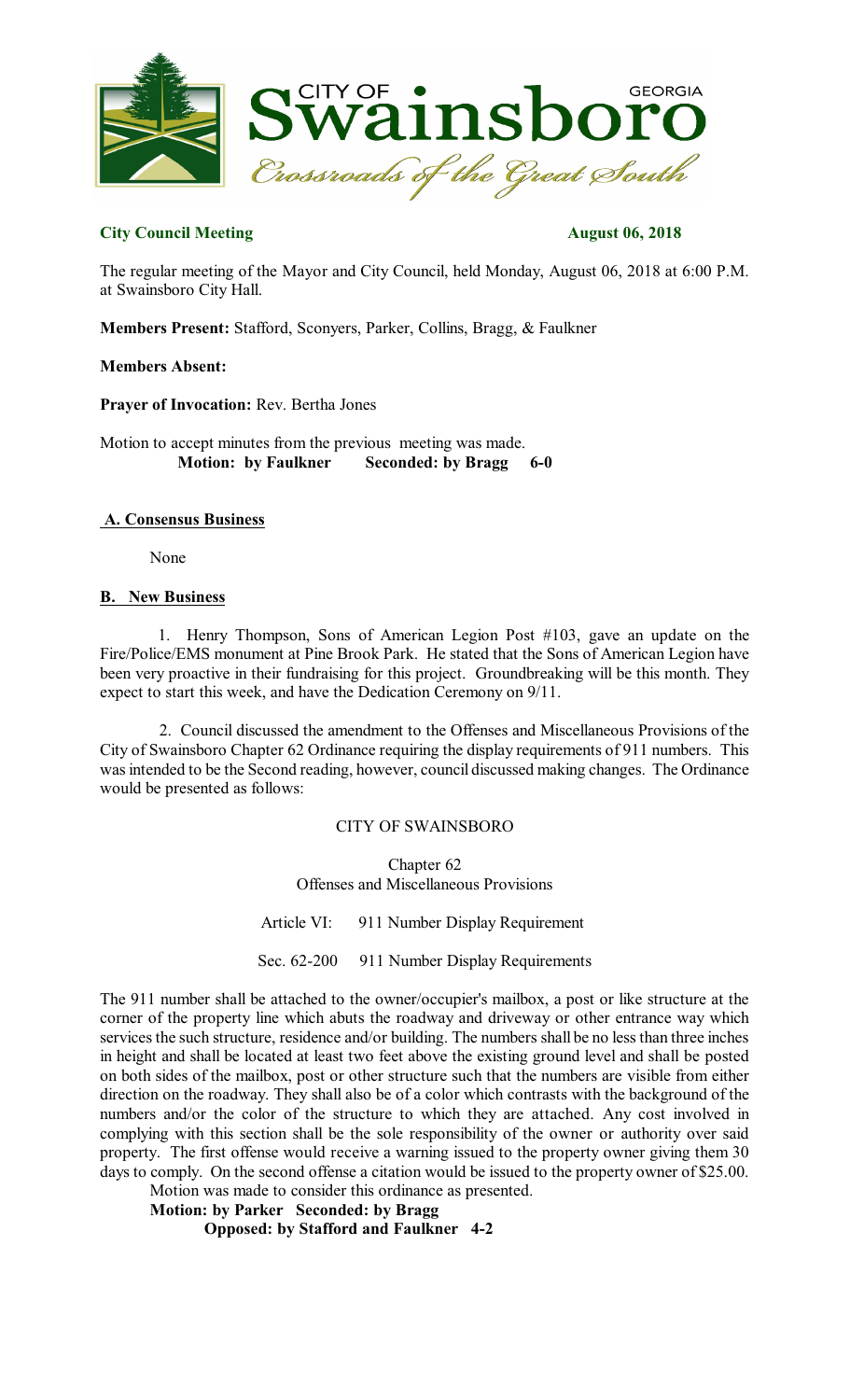#### **C. Old Business**

1. Council heard the application, for the alcoholic beverage application of Niral Patel dba ABC Food Mart 208 North Main St., for beer and wine package only. Mayor Schwabe stated this was a Public Hearing and was anyone present to speak for or against the application. No one spoke. Motion was made to Grant.

**Motion: by Faulkner Seconded: by Parker 6-0** 

#### **D. Committee Reports**

**Recreation:** Councilperson Bragg asked that you keep all the players traveling in your thoughts and prayers. We hosted a basketball tournament on July 9<sup>th</sup>. There were 9 teams. We're getting ready to start up soccer camp. The Splash N Sports has hosted quite a few parties. We will have a quarterly meeting this month if anyone has any questions or concerns. Councilperson Parker asked if there was a completion date for the bathrooms at the DeAlva Park. Councilperson Bragg said no sir, there had been a few hold ups, the weather being one. There has been positive feedback on the applications regarding the bathrooms being locked until an event was held with a responsible person.

Councilperson Bragg asked about blighted properties. The city charter states it is the responsibility of the police department to enforce the ordinances pertaining to these properties. She sees two options. Option 1: Have the police department handle citations issued; or 2: revisit Jacobs's contract to see if code enforcement can be done through them.

Councilperson Bragg requests council meet August 20 to discuss some time sensitive things, and the early renewal of Jacob's contract.

**Water and Waste Water:** Councilperson Faulkner thanked Jacob's for hosting their retreat. She said they had pulled 9 water samples for submission to the EPD. At the retreat a discussion was had about the strengths and weaknesses of the city leaders; the responsibilities of the Mayor, council, and the city administrator.

She stated that our finances are not what they should be, and although we have had an audit, we might need to have a more intense audit.

**Police**: Councilperson Stafford reported everyone had the committee reports, and he had nothing new to report.

Councilperson Collins had a concern about receiving a note regarding an ordinance on parking beside the road while she was in a church service. She felt this inappropriate. Police Chief Ellison responded that the effort was made to get the streets as clear as we can for safety purposes, and the road there is narrow. This was not meant to inconvenience anyone, this was a problem throughout the city. He also stated there was a better way to handle the situation.

Councilperson Stafford said he would like the police chief to find out who sent the note into the church and talk to them about it.

**Fire:** Councilperson Sconyers reported the Fire Department will be hosting a fund raising event for one of their own with an illness. He asked that Roger Shaw Street be closed from 6:00 to 8:30 pm. That will be after business hours. Motion was made to close Roger Shaw Street.<br>Motion: by Sconyers Seconded: by Stafford **Motion: by Sconyers Seconded: by Stafford** 

**Administrative:** Councilperson Collins reported everything routine. She asked for prayers for employees family members who are ill, and an employee who lost their home to a fire.

Councilperson Collins reported there had been some falling debris from the city hall building, creating a hazard. Jacobs is trying to alleviate the hazard, but we may need a contractor to assess and deal with the situation. This is a high traffic area and we need to manage this as soon as possible.

Public Works: Councilperson Parker thanked Jacobs for having a picnic for their employees at George L. Smith State Park. He thanked them for hosting a BBQ luncheon on July 3<sup>rd</sup> for the employees and the city officials, for hosting a retreat at Beaver Creek, and for also hosting a fire